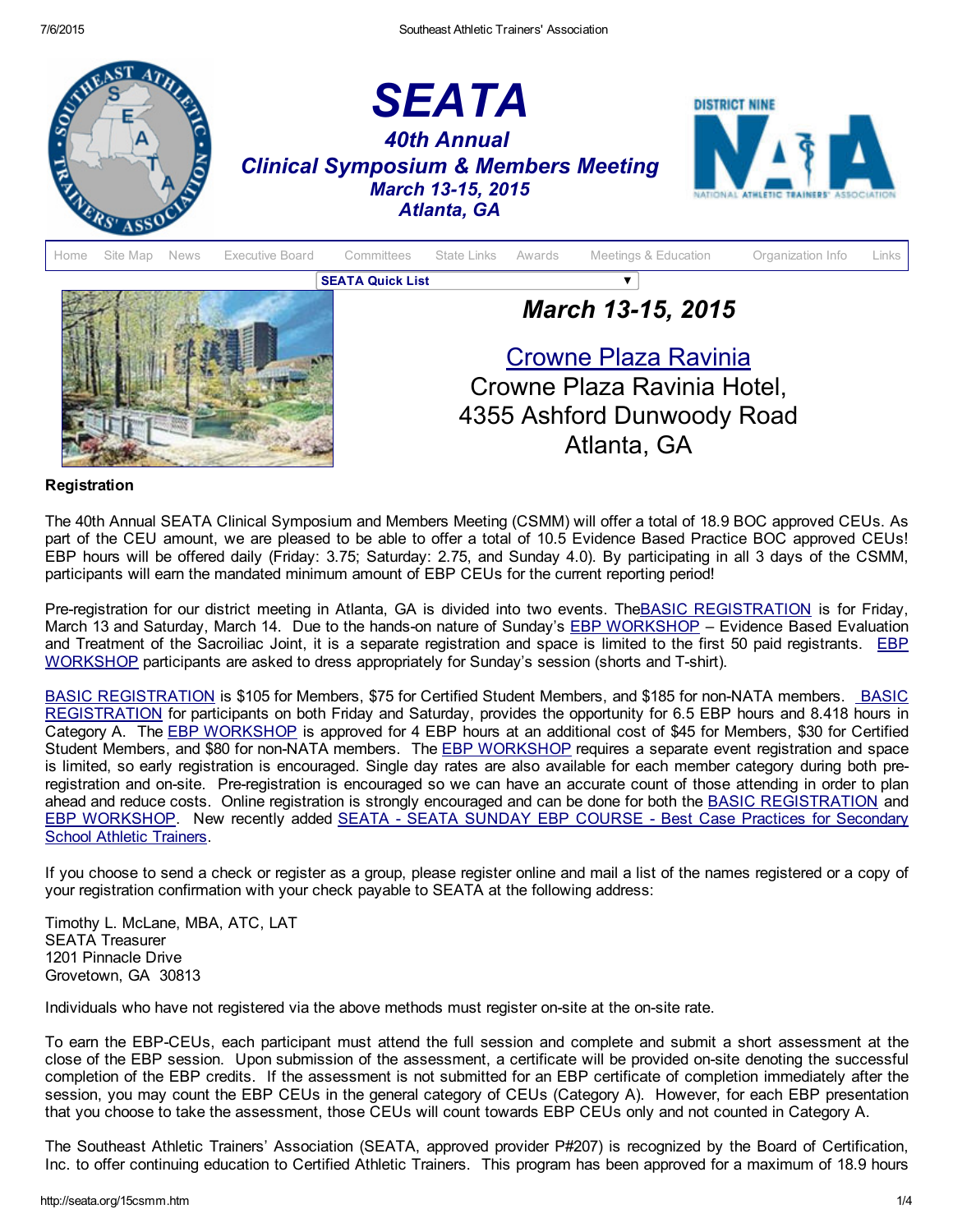of Category A continuing education. This program has been approved for a maximum of 10.5 hours of EBP Category continuing education. Certified Athletic Trainers are responsible for claiming only those hours actually spent participating in the continuing education activity.

BASIC REGISTRATION, [Click](http://seata.wildapricot.org/event-1844205) Here.

EBP WORKSHOP REGISTRATION, [Click](http://seata.wildapricot.org/event-1721178) Here.

**[SEATA](http://www.seata.org/refund.htm) Refund Policy** SEATA [Website](http://seata.org/privacy.htm) Privacy Policy

To qualify for the preregistration registration prices, registration must be submitted by on or before Friday, March 6, 2015. Individuals who have not registered via the above methods must register onsite at the onsite rate.

#### Meeting Materials

Registrants of the Clinical Symposium & Members Meeting will be able to go to a password protected website in advance to *download presentations, documents, for the symposium.*

#### Accommodations

Rooms at the [Crowne](http://www.crowneplaza.com/redirect?path=hd&brandCode=cp&localeCode=en®ionCode=1&hotelCode=ATLCP&_PMID=99801505&GPC=SD1) Plaza Ravinia must be reserved on or before Tuesday, February 24, 2015 to ensure the special group flat room rate of \$129.00 by calling (770) 395-7700 or Fax 770-392-9503. Check in time is 4:00 P.M. Use the group code "ESM.". Parking is complimentary.

## [Transportation](http://www.seata.org/07atss/MARTAtoCrownePlazafromAirport.doc) Information

- Taking Marta From Airport To Crowne Plaza Ravinia
- MARTA Shuttle
- Hotel Shuttle
- Driving Instructions from Major Arteries

## Exhibitors and Corporate Partners

If you are interested in exhibiting or if you know of an interested exhibitor or would like to refer someone to SEATA for Corporate Partnership, please see our SEATA [Corporate](http://seata.org/cpp.htm) Partner Plan.

## Continuing Education

The 40th Annual SEATA Clinical Symposium and Members Meeting (CSMM) will offer a total of 18.9 BOC approved CEUs. As part of the CEU amount, we are pleased to be able to offer a total of 10.5 Evidence Based Practice BOC-Approved CEUs! EBP hours will be offered daily (Friday: 3.75, Saturday: 2.75, and Sunday: 4). By participating in all 3 days of the CSMM, participants will earn the mandated minimum amount of EBP CEUs for the current reporting period!

To earn the EBPCEUs, each participant must attend the full session and complete and submit a short assessment at the close of the EBP session. Upon submission of the assessment, a certificate will be provided onsite denoting the successful completion of the EBP credits. If the assessment is not submitted for an EBP certificate of completion immediately after the session, you may count the EBP CEUs in the general category of CEUs (category A). However, for each EBP presentation that you choose to take the assessment, those CEUs will count towards EBP CEUs only and not counted in category A.



The Southeast Athletic Trainers' Association is recognized by the Board of Certification, Inc. to The Southeast Athletic Trainers' Association is recognized by the Board of Certification, Inc. to The Southeast Athletic Tr offercontinuing education to Certified Athletic Trainers. This program has been approved for a maximum of 18.9 hours of Category A continuing education. SEATA, approved provider # P207 is recognized by the Board of Certification, Inc. to offer continuing education for Certified Athletic Trainers. This program has been approved for a maximum of 10.5 hours of EBP Category continuing education. Certified Athletic Trainers are responsible for claiming only those hours actually spent participating in the continuing education activity.

# *Tentative Agenda*

| Thursday, March 12, 2015 |                                                       |                                                                                                                                                               |  |  |
|--------------------------|-------------------------------------------------------|---------------------------------------------------------------------------------------------------------------------------------------------------------------|--|--|
| <b>Time</b>              | Event                                                 | <b>Presenter</b>                                                                                                                                              |  |  |
| $12:30 - 6:00$ P.M.      | <b>SEATA Executive Board Meeting</b>                  | MaryBeth Horodyski, EdD, ATC,<br>LAT, FNATA<br>Jim Mackie, MEd, ATC, LAT<br>DavidT. Green, MA, ATC, LAT<br>Donna Wesley, MS, ATC<br>Tim McLane, MBA, ATC, LAT |  |  |
| $3:30 - 5:30$ P.M.       | <b>SEATA Research and Education Committee Meeting</b> | Brady Tripp, PhD, ATC, LAT<br>Shelley Linens, PhD, ATC<br>Aaron Sciascia, MS, LAT, ATC                                                                        |  |  |
|                          |                                                       |                                                                                                                                                               |  |  |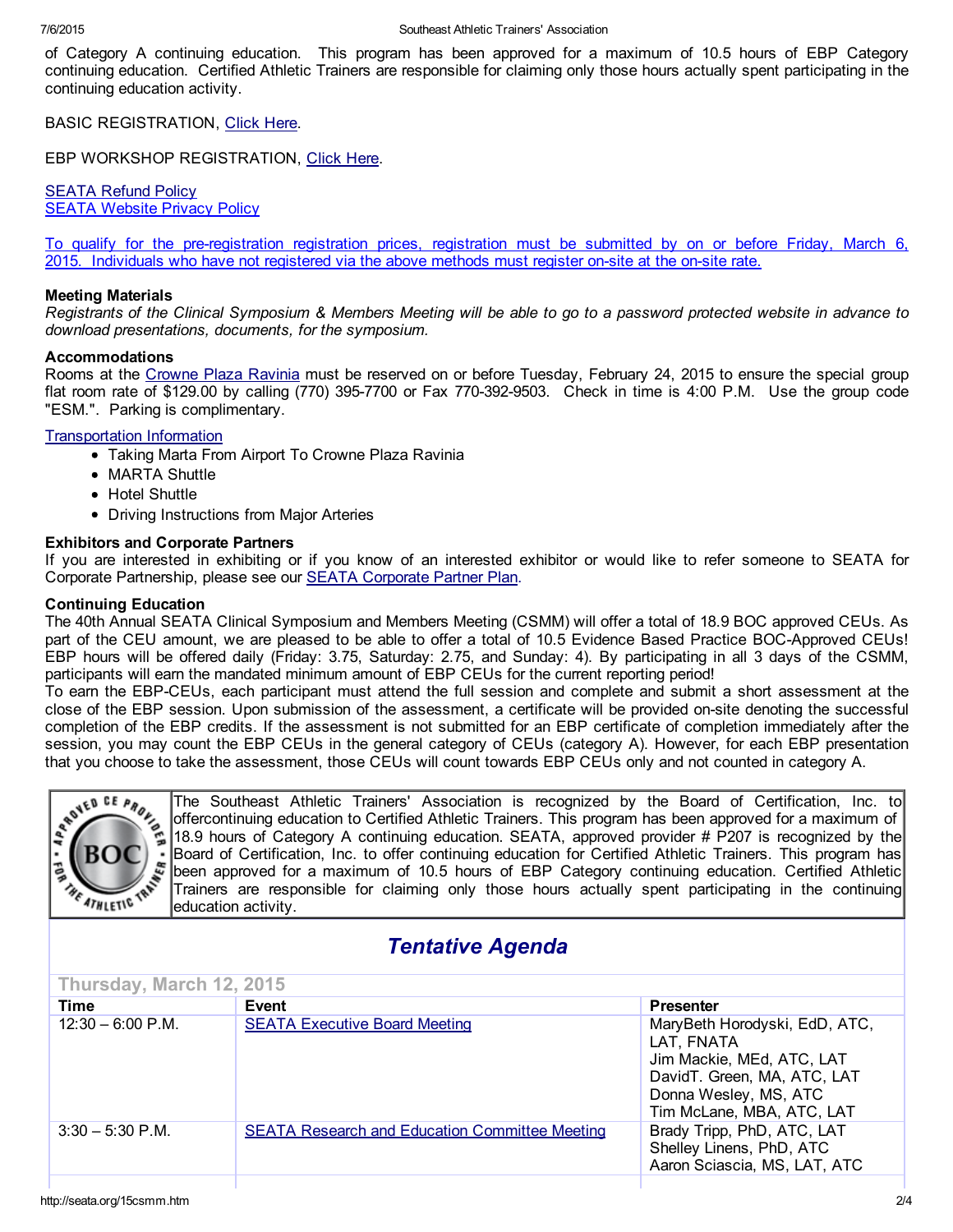| $4:00 - 6:00$ P.M.            | Corporate Partner's Set-up (Exhibitors)                                                                                         | Rich Frazee, MS, ATC, LAT                           |
|-------------------------------|---------------------------------------------------------------------------------------------------------------------------------|-----------------------------------------------------|
| <b>Friday, March 13, 2015</b> |                                                                                                                                 |                                                     |
| <b>Time</b>                   | <b>Event</b>                                                                                                                    | <b>Presenter</b>                                    |
| $7:00$ A.M. $-4:00$ P.M.      | Packet Pick-Up and On-Site Registration                                                                                         | Donna Wesley, MS, ATC                               |
|                               |                                                                                                                                 | Tim McLane, MBA, ATC, LAT                           |
| $7:00$ A.M. $-5-30$ P.M.      | Speaker Ready Room                                                                                                              |                                                     |
| $8:00$ A.M. $-5-30$ P.M.      | <b>Exhibits Open</b>                                                                                                            | Rich Frazee, MS, ATC                                |
| $8:45 - 9:00$ A.M.            | Welcome                                                                                                                         | MaryBeth Horodyski, EdD, ATC,                       |
|                               |                                                                                                                                 | LAT, FNATA                                          |
|                               |                                                                                                                                 | Jim Mackie, MEd, ATC, LAT                           |
| $9:00 - 10:15$ A.M.           | <b>EBP1</b> Why and How to Utilize Clinical Outcomes to                                                                         | Jennifer Howard, PhD, ATC                           |
|                               | Improve Clinical Practice (Advanced)                                                                                            | Aaron Sciascia, MS, ATC, PES                        |
| $10:15 - 11:15 A.M.$          | <b>General Session I: Maxillofacial Trauma</b>                                                                                  | James Parelli, DMD, MD, MSEd                        |
| $10:15 - 11:15 A.M.$          | Mini-Course 1: Reduction of Risk for Chronic                                                                                    | Gary Wilkerson, EdD, ATC,                           |
|                               | Dysfunction and Progressive Degeneration of the Ankle                                                                           | <b>FNATA</b>                                        |
| $11:15$ A.M. $-12:15$ P.M.    | <b>EBP2</b> - Unlocking the Quadriceps after Knee Surgery: An                                                                   | Carl Mattacola, PhD, ATC                            |
|                               | Evidence-Based Approach to Treatment (Advanced)                                                                                 | Conrad Gabler, MS, ATC                              |
| $12:15 - 1:30$ P.M.           | <b>Lunch - Visit Exhibitors</b>                                                                                                 | On Your Own                                         |
| $1:30 - 2:10$ P.M.            | General Session 2: Evaluation and Treatment of                                                                                  | Jill Manners, MS, ATC, PT, COMT                     |
|                               | Vestibular Dysfunctions for the Athletic Trainer                                                                                |                                                     |
| $1:30 - 2:10$ P.M.            | Mini-Course 2: Diagnostic Musculoskeletal Ultrasound:                                                                           | Kristan Yates, EdD, ATC, EMT                        |
|                               | <b>Clinical and Pedagogical Perspectives</b>                                                                                    | Eric Frederick, MS, ATC                             |
| $2:10 - 2:50$ P.M.            | <b>General Session 3: Ocular Issues and Concussion</b>                                                                          | Victoria Graham, MS, ATC                            |
| $2:10 - 2:50$ P.M.            | Mini-Course 3: Evaluation and Treatment of Vestibular                                                                           | Jill Manners, MS, ATC, PT, COMT                     |
|                               | Dysfunctions for the Athletic Traine                                                                                            |                                                     |
| $2:50 - 3:30$ P.M.            | General Session 4: Advancing the Sideline Evaluation of                                                                         | Scott Burkhart, PsyD                                |
|                               | Concussion                                                                                                                      |                                                     |
| $3:30 - 4:10$ P.M.            | General Session 5: Current Concepts in Emergency                                                                                | James Kyle, MD                                      |
|                               | Care                                                                                                                            | Joan Reed, MAT, ATC, CSCS                           |
| $3:30 - 4:10$ P.M.            | Mini-Course 4: Evaluation & Treatment of the Upper                                                                              | James Scifers, DScPT, SCS, ATC                      |
|                               | <b>Cervical Spine</b>                                                                                                           | Jill Manners, MS, ATC, PT, COMT                     |
|                               |                                                                                                                                 |                                                     |
|                               |                                                                                                                                 |                                                     |
| $4:15 - 4:30$ P.M             | <b>Break - Visit Exhibitors</b>                                                                                                 |                                                     |
| $4:30 - 5:00$ P.M.            | <b>General Session 6: NATA Foundation Pronouncements</b><br>Committee                                                           | Steven M. Zinder, PhD, ATC                          |
| $5:00 - 6:30$ P.M.            | <b>EBP3: -</b> Evidence Based Indications for the Repetitive Nature of Ankle                                                    |                                                     |
|                               | Sprains: Prevention and Intervention (Advanced)                                                                                 | Ryan McCann, MEd, ATC, CSCS<br>Kyle Kosik, MEd, ATC |
|                               |                                                                                                                                 | Phillip Gribble, PhD, ATC, FNATA                    |
| 6:30 P.M.                     | <b>NATA - Foundation Fundraiser</b>                                                                                             |                                                     |
|                               |                                                                                                                                 |                                                     |
| Saturday, March 14, 2013      |                                                                                                                                 |                                                     |
| <b>Time</b>                   | <b>Event</b>                                                                                                                    | <b>Presenter</b>                                    |
| $7:00$ A.M. $-5:30$ P.M.      | Speaker Ready Room                                                                                                              |                                                     |
| $7:00$ A.M. $-3:00$ P.M.      | Registration/Packet Pick-up                                                                                                     | Donna Wesley, MS, ATC                               |
|                               |                                                                                                                                 | Tim McLane, MBA, ATC, LAT                           |
| $7:00$ A.M. $-8:30$ A.M.      | <b>Continental Breakfast</b><br>Posters Set Up                                                                                  |                                                     |
| $7:45 - 8:00$ A.M.            |                                                                                                                                 |                                                     |
| $8:00 - 9:45$ A.M.            | EBP4: - Evidence-based Evaluation of an Overhead Athlete with a<br>SLAP Lesion/Non-operative and Operative Rehabilitation of an | Brady Tripp, PhD, ATC                               |
|                               |                                                                                                                                 | Tim Uhl, PhD, ATC, PT                               |
|                               | Overhead Athlete with a SLAP Lesion (Advanced)<br><b>Break</b>                                                                  |                                                     |
| $9:45 - 10:00 A.M.$           |                                                                                                                                 |                                                     |
| $10:00 - 10:45$ A.M.          | <b>General Session 7: First Time Shoulder Dislocations:</b>                                                                     | Jason Zaremski, MD, CAQSM                           |
|                               | Rehab vs Operative Management                                                                                                   |                                                     |
| $10:00 - 10:45$ A.M.          | General Session 7: Third Party Billing in the College                                                                           | Paul Higgs, MEd, ATC, CSCS                          |
|                               | <b>Athletic Training Room</b>                                                                                                   |                                                     |
| $10:45 - 11:30$ P.M.          | General Session 8: Art of Athletic Training                                                                                     | Kent Falb, ATC                                      |
| 11:30 A.M. $-$ 12:00 P.M.     | <b>SEATA Executive Summary</b>                                                                                                  |                                                     |
| $12:00 - 1:45$ P.M.           | Tim Kerin SEATA Awards & Hall of Fame Luncheon                                                                                  |                                                     |
| $1:45 - 2:00$ P.M.            | <b>Poster Presentations</b>                                                                                                     |                                                     |
| $2:00 - 2:45$ P.M.            | General Session 9: The Georgia Study: The Risk of                                                                               | Bud Cooper, EdD, ATC                                |
|                               | Exertional Heat Illness in High School Football Players                                                                         |                                                     |
| $2:00 - 2:45$ P.M.            | General Session 9: Interprofessional Practice                                                                                   | Melissa Snyder, PhD, ATC, CSCS                      |
|                               | Implications and Opportunities for Educators                                                                                    |                                                     |